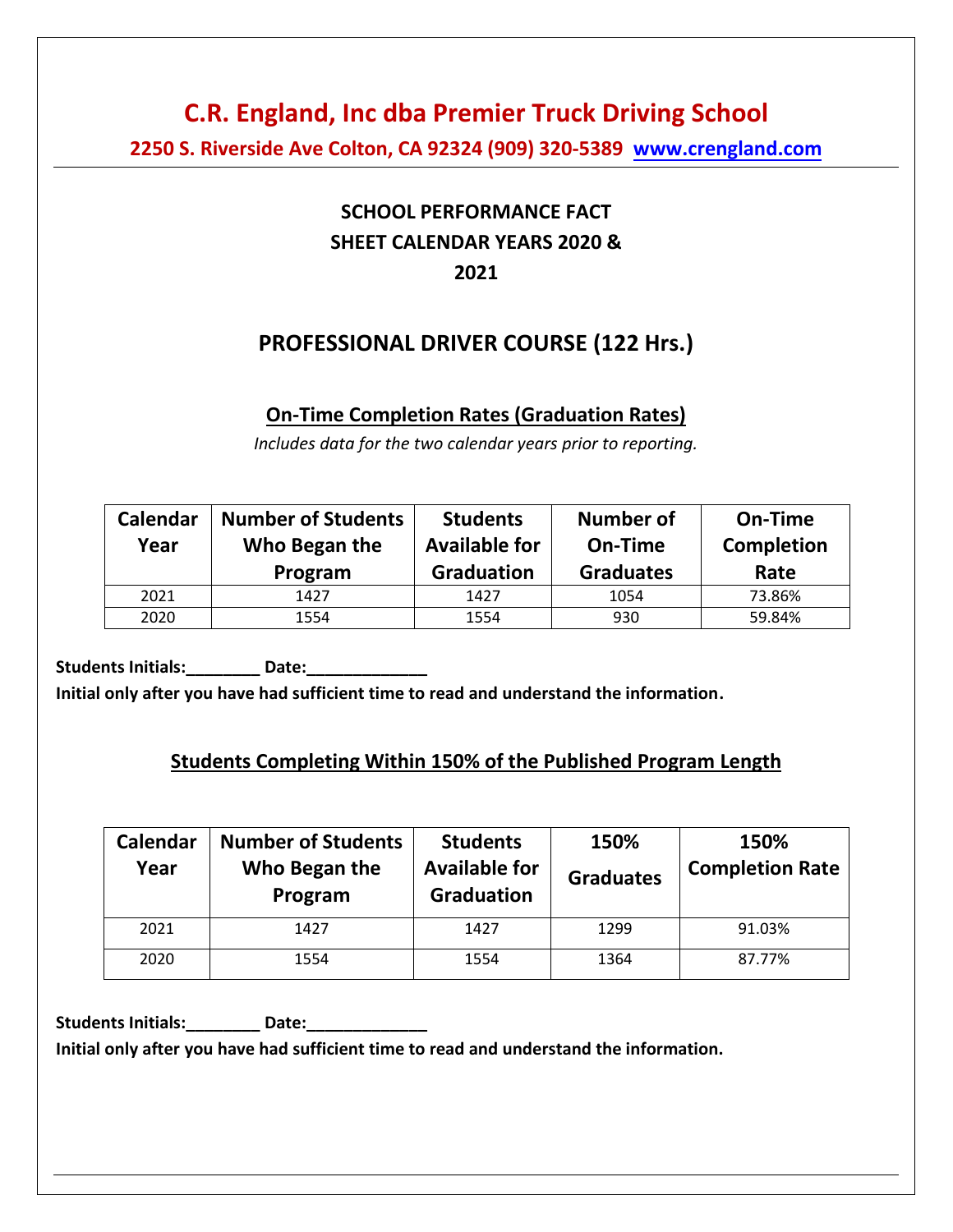**2250 S. Riverside Ave Colton, CA 92324 (909) 320-5389 [www.crengland.com](http://www.crengland.com/)**

**Job Placement Rates** (Includes data for the two calendar years prior to reporting)

| Calendar<br>Year | <b>Number of</b><br><b>Students Who</b><br>Began the<br>Program | <b>Number</b><br>οf<br><b>Graduates</b> | <b>Graduates</b><br><b>Available for</b><br>Employment | <b>Graduates</b><br><b>Employed in</b><br>the Field | <b>Placement</b><br>Rate%<br><b>Employed in the</b><br><b>Field</b> |
|------------------|-----------------------------------------------------------------|-----------------------------------------|--------------------------------------------------------|-----------------------------------------------------|---------------------------------------------------------------------|
| 2021             | 1427                                                            | 1217                                    | 1217                                                   | 1176                                                | 96.63%                                                              |
| 2020             | 1554                                                            | 1311                                    | 1311                                                   | 1266                                                | 96.56%                                                              |

The training offered by this institution prepares its students for a career identified by the United States Department of Labor Standard Occupational Classification (SOC) system as

Heavy and Tractor Trailer Truck Drivers (SOC 53-3032).

Additional information can be obtained by going to their web site [http://www.bls.gov/oes/current/oes\\_stru.htm](http://www.bls.gov/oes/current/oes_stru.htm)

Note: C.R. England is not able to collect data on employment and wages of graduates that no longer work for C.R. England. Salary and employment numbers provided are related solely to graduates who work, or worked, for C.R. England after graduation.

**Gainfully Employed Categories** (Includes data for the two calendar years prior to reporting)

## **Part Time vs. Full Time Employment**

|      | Graduates Employed in the<br>field 20 to 29 hours per<br>week | <b>Graduates Employed in the</b><br>Field at least 30 hours per<br>week | <b>Total Graduates</b><br><b>Employed in the</b><br><b>Field</b> |  |
|------|---------------------------------------------------------------|-------------------------------------------------------------------------|------------------------------------------------------------------|--|
| 2021 |                                                               | 1169                                                                    | 1176                                                             |  |
| 2020 |                                                               | 1254                                                                    | 1266                                                             |  |

### **Single Position vs. Concurrent Aggregated Positions**

|      | <b>Graduates Employed</b><br>in the Field in a<br><b>Single Position</b> | <b>Graduates Employed in</b><br>the Field in Concurrent<br><b>Aggregated Positions</b> | <b>Total Graduates</b><br><b>Employed in the Field</b> |
|------|--------------------------------------------------------------------------|----------------------------------------------------------------------------------------|--------------------------------------------------------|
| 2021 | 1169                                                                     |                                                                                        | 1176                                                   |
| 2020 | 1254                                                                     |                                                                                        | 1266                                                   |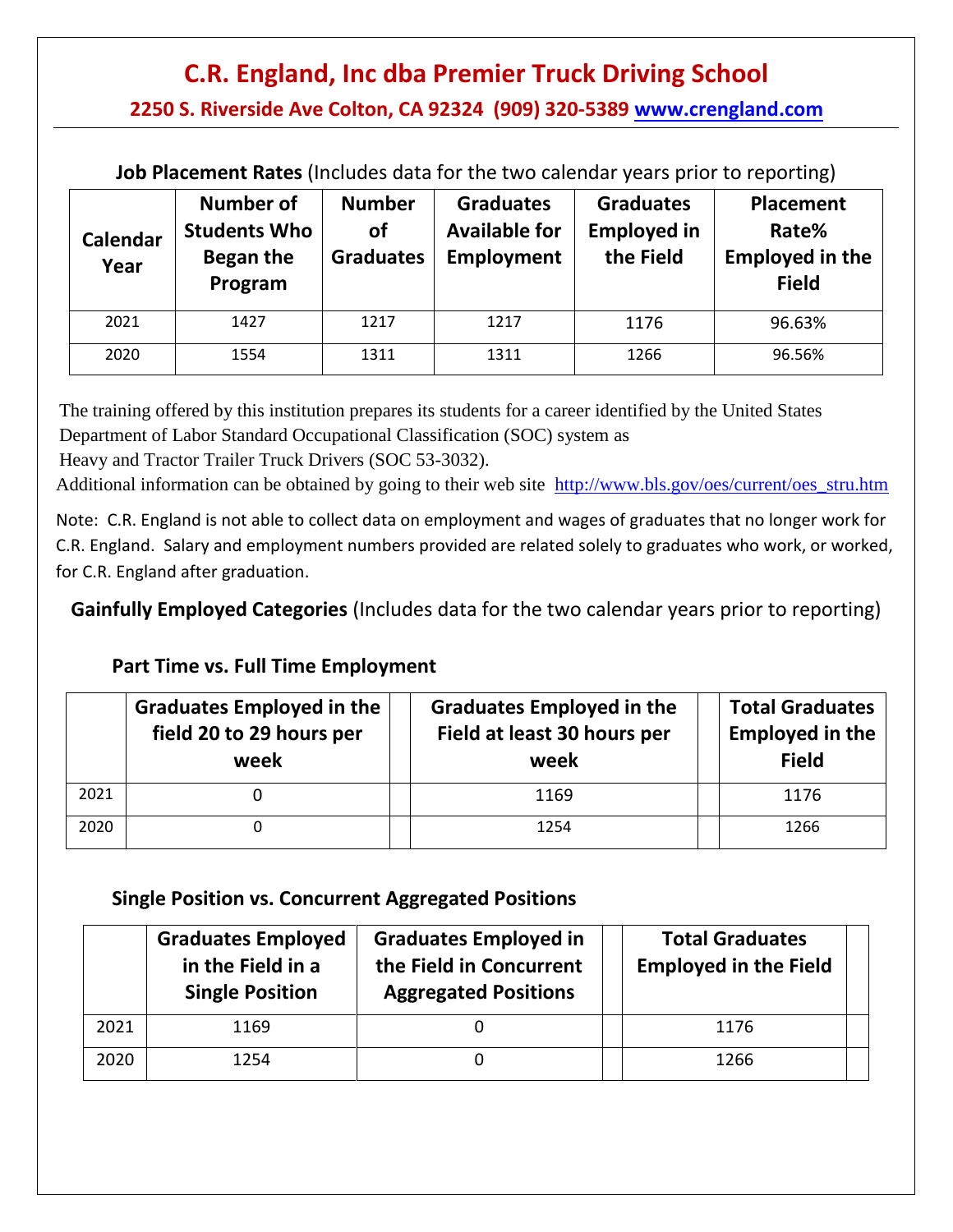**2250 S. Riverside Ave Colton, CA 92324 (909) 320-5389 [www.crengland.com](http://www.crengland.com/)**

#### **Self-Employed/Freelance Positions**

|      | <b>Graduates Employed who are Self-Employed</b><br>or Working Freelance | <b>Total Graduates</b><br><b>Employed in the Field</b> |
|------|-------------------------------------------------------------------------|--------------------------------------------------------|
| 2021 | N/A                                                                     | 1176                                                   |
| 2020 | N/A                                                                     | 1266                                                   |

#### **Institutional Employment**

|      | <b>Graduates Employed in the field who are</b><br>employed by the institution, an employer<br>owned by the institution, or an employer who<br>shares ownership with the institution. | <b>Total Graduates</b><br><b>Employed in the Field</b> |
|------|--------------------------------------------------------------------------------------------------------------------------------------------------------------------------------------|--------------------------------------------------------|
| 2021 | 1165                                                                                                                                                                                 | 1176                                                   |
| 2020 | 1260                                                                                                                                                                                 | 1266                                                   |

Students Initials: \_\_\_\_\_\_\_\_ Date: \_\_\_\_\_\_\_\_\_

**Initial only after you have had sufficient time to read and understand the information.** 

#### **License Examination Passage Rates** (Continuously Administered)

| Calendar<br>Year | Number of<br><b>Graduates in</b><br>Calendar<br>Year | <b>Number of</b><br><b>Graduates</b><br>taking the<br>Exam | <b>Number Who</b><br><b>Passed First</b><br><b>Available</b><br>Exam | Number who<br><b>failed First</b><br><b>Available</b><br>Exam | <b>Passage</b><br>Rate |
|------------------|------------------------------------------------------|------------------------------------------------------------|----------------------------------------------------------------------|---------------------------------------------------------------|------------------------|
| 2021             | 1217                                                 | 1217                                                       | 861                                                                  | 356                                                           | 70.74%                 |
| 2020             | 1311                                                 | 1311                                                       | 901                                                                  | 410                                                           | 68.7%                  |

**Students Initials:\_\_\_\_\_\_\_\_ Date:\_\_\_\_\_\_\_\_\_\_\_\_\_** 

**Initial only after you have had sufficient time to read and understand the information.**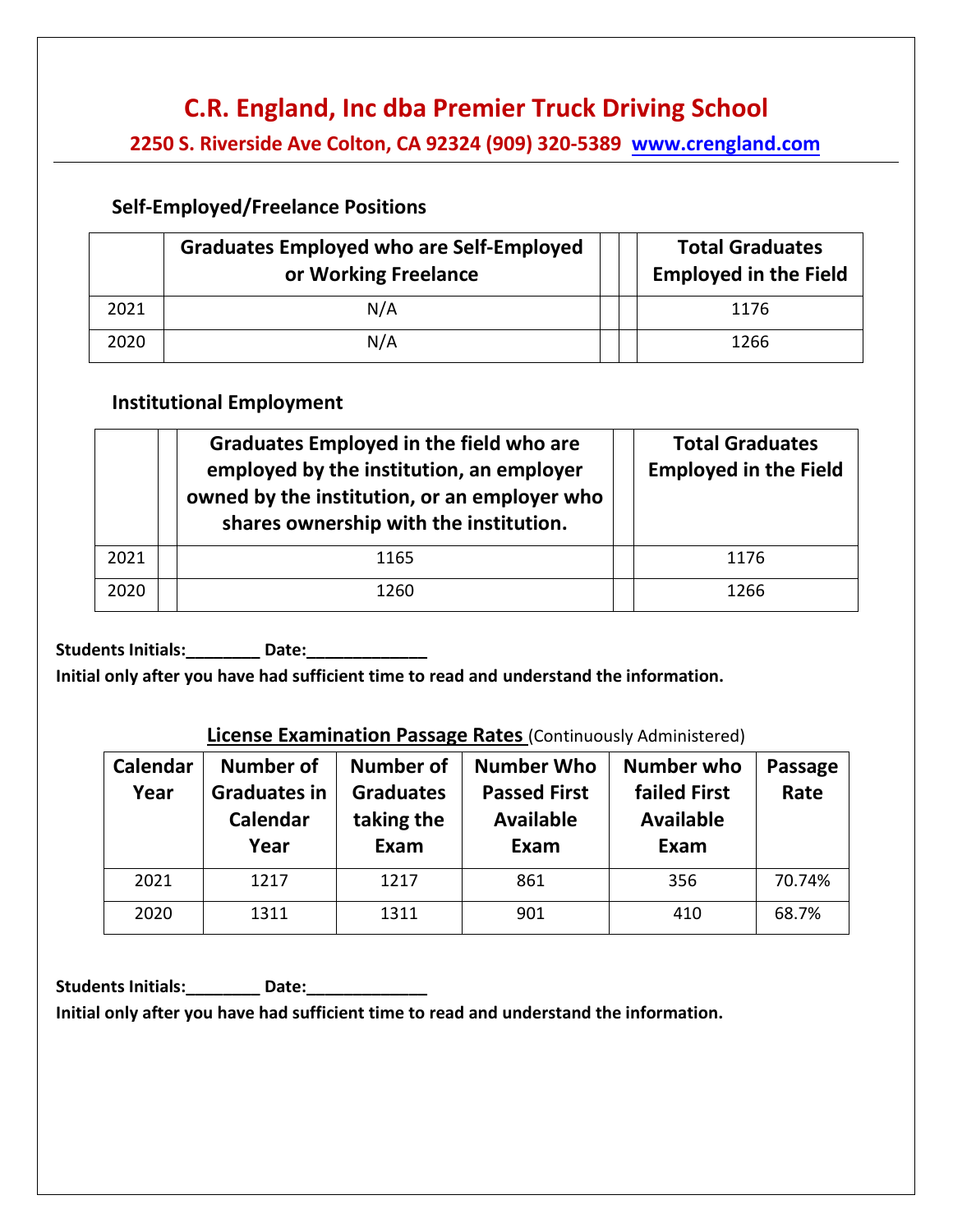**2250 S. Riverside Ave Colton, CA 92324 (909) 320-5389 [www.crengland.com](http://www.crengland.com/)**

### **Salary and Wage Information** (includes data for the two years prior to reporting)

| Calendar<br>Year | <b>Graduates</b><br><b>Available for</b><br>Employment | <b>Graduates</b><br><b>Employed</b><br>in the<br><b>Field</b> | \$0<br>\$5,000 | \$5,001<br>\$10,000 | \$10,001<br>\$15,000 | \$15,001<br>\$20,000 | \$20,001<br>\$25,000 | \$25,001<br>\$30,000 |
|------------------|--------------------------------------------------------|---------------------------------------------------------------|----------------|---------------------|----------------------|----------------------|----------------------|----------------------|
| 2021             | 1176                                                   | 1176                                                          | 0              |                     | 10                   | 10                   | 6                    | 19                   |
| 2020             | 1266                                                   | 1266                                                          | 0              | 0                   |                      | 38                   | 112                  | 126                  |
|                  |                                                        |                                                               |                |                     |                      |                      |                      |                      |

## (Continued)

|      | \$30,001 |          |          |          | $$35,001$   \$40,001   \$45,001   \$50,001   \$55,001   \$60,001 |          |          | \$65,001 |  |
|------|----------|----------|----------|----------|------------------------------------------------------------------|----------|----------|----------|--|
|      |          |          |          |          |                                                                  |          |          |          |  |
|      | \$35,000 | \$40,000 | \$45,000 | \$50,000 | \$55,000                                                         | \$60,000 | \$65,000 | \$70,000 |  |
| 2021 | 37       | 68       | 77       | 130      | 120                                                              | 118      | 56       | 46       |  |
| 2020 | 119      | 132      | 111      | 71       | 46                                                               |          | 24       | 8        |  |
|      |          |          |          |          |                                                                  |          |          |          |  |

All Graduates were initially employed by C R England upon graduation. C.R. England does not have the ability to collect or provide wage information for graduates not working for C.R. England. Accordingly, all wage information relates solely to employment at C.R. England.

Students Initials: Date:

**Initial only after you have had sufficient time to read and understand the information.** 

## **Definitions**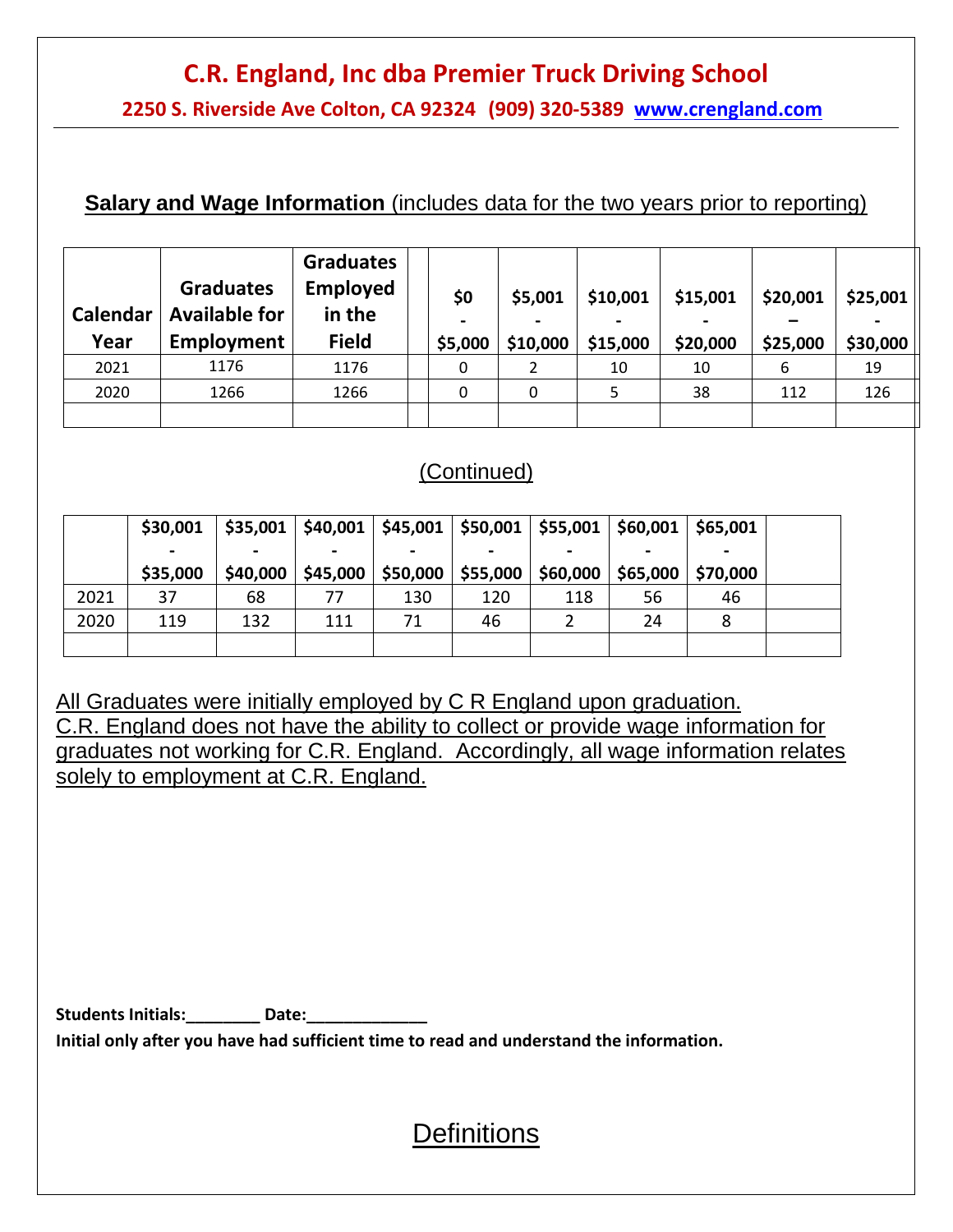- "Number of Students Who Began the Program" means the number of students who began a program who were scheduled to complete the program within 100% of the published program length within the reporting calendar year and excludes all students who cancelled during the cancellation period.
- "Students Available for Graduation" is the number of students who began the program minus the number of students who have died, been incarcerated, or been called to active military duty.
- "Number of On-time Graduates" is the number of students who completed the program within 100% of the published program length within the reporting calendar year.
- "On-time Completion Rate" is the number of on-time graduates divided by the number of students available for graduation.
- "150% Graduates" is the number of students who completed the program within 150% of the program length (includes on-time graduates).
- "150% Completion Rate" is the number of students who completed the program in the reported calendar year within 150% of the published program length, including on-time graduates, divided by the number of students available for graduation.
- "Graduates Available for Employment" means the number of graduates minus the number of graduates unavailable for employment.
- "Graduates Unavailable for Employment" means the graduates who, after graduation, die, become incarcerated, are called to active military duty, are international students that leave the United States or do not have a visa allowing employment in the United States, or are continuing their education in an accredited or bureau-approved postsecondary institution.
- "Graduates Employed in the Field" means graduates who beginning within six months after a student completes the applicable educational program are gainfully employed, whose employment has been reported, and for whom the institution has documented verification of employment. For occupations for which the state requires passing an examination, the six months period begins after the announcement of the examination results for the first examination available after a student completes an applicable educational program.
- "Placement Rate Employed in the Field" is calculated by dividing the number of graduates gainfully employed in the field by the number of graduates available for employment.
- "Number of Graduates Taking Exam" is the number of graduates who took the first available exam in the reported calendar year.
- "First Available Exam Date" is the date for the first available exam after a student completed a program.
- "Passage Rate" is calculated by dividing the number of graduates who passed the exam by the number of graduates who took the reported licensing exam.
- "Number Who Passed First Available Exam" is the number of graduates who took and passed the first available licensing exam after completing the program.
- "Salary" is as reported by graduate or graduate's employer.
- "No Salary Information Reported" is the number of graduates for whom, after making reasonable attempts, the school was not able to obtain salary information.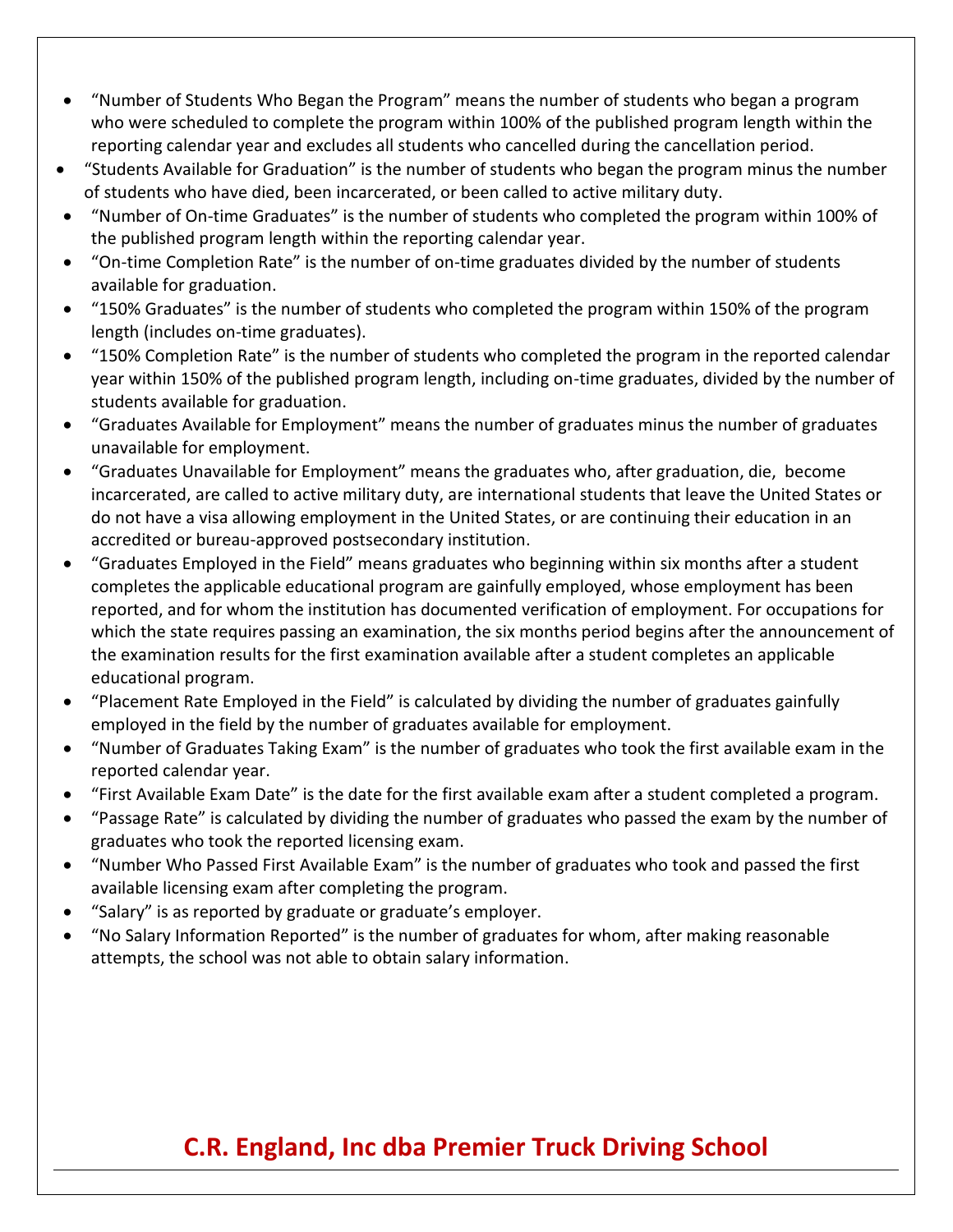**2250 S. Riverside Ave Colton, CA 92324 (909) 320-538[9 www.crengland.com](http://www.crengland.com/)**

### **Federal Student Loan Debt**

"Students at C.R. England, Inc. dba Premier Truck Driving School are not eligible for federal student loans. This institution does not meet the U.S Department of Education criteria that would allow its students to participate in federal student aid programs."

Students Initials: **Date: Initial only after you have had sufficient time to read and understand the information.** 

### **Cost of Educational Program:**

Total Charges for the program for students completing on time in 2020: \$5995.

Total Charges may be higher for students that do not complete on-time.

Students Initials: **Date:** 

**Initial only after you have had sufficient time to read and understand the information.** 

## **C.R. England, Inc dba Premier Truck Driving School**